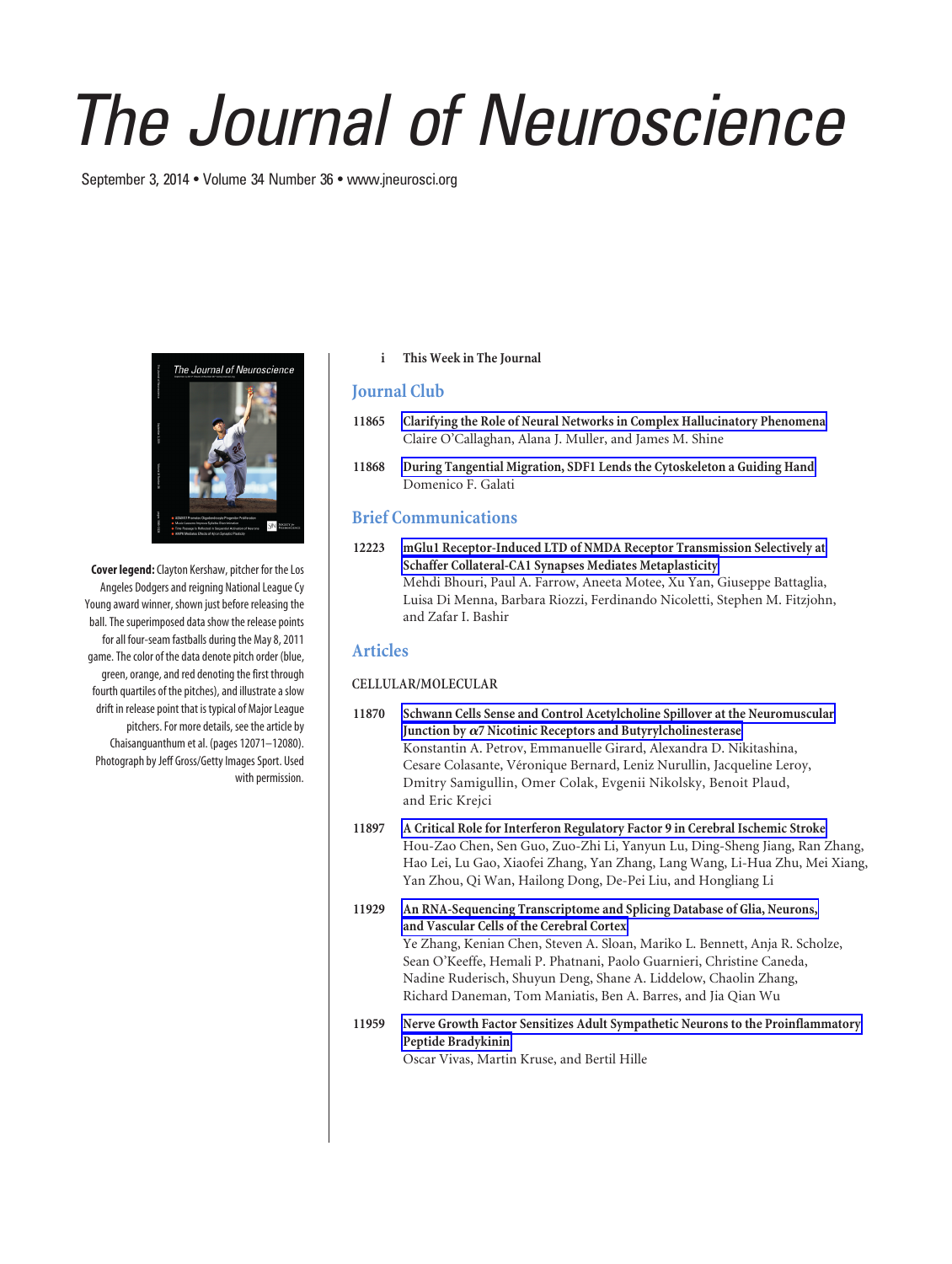| 12015 | VGluT3 <sup>+</sup> Primary Afferents Play Distinct Roles in Mechanical and Cold<br>Hypersensitivity Depending on Pain Etiology<br>Peter Draxler, Silke Doris Honsek, Liesbeth Forsthuber, Viktoria Hadschieff,<br>and Jürgen Sandkühler                                                                 |
|-------|----------------------------------------------------------------------------------------------------------------------------------------------------------------------------------------------------------------------------------------------------------------------------------------------------------|
| 12029 | Bmal1 Is an Essential Regulator for Circadian Cytosolic Ca <sup>2+</sup> Rhythms in<br>Suprachiasmatic Nucleus Neurons<br>Masayuki Ikeda and Masaaki Ikeda                                                                                                                                               |
| 12039 | BMP2-SMAD Signaling Represses the Proliferation of Embryonic Neural Stem Cells<br>through YAP<br>Minghui Yao, Yadong Wang, Peng Zhang, Hong Chen, Zhiheng Xu, Jianwei Jiao,<br>and Zengqiang Yuan                                                                                                        |
| 12104 | Molecular Dissection of the Interaction between the AMPA Receptor and Cornichon<br>Homolog-3<br>Natalie F. Shanks, Ondrej Cais, Tomohiko Maruo, Jeffrey N. Savas, Elena I. Zaika,<br>Caleigh M. Azumaya, John R. Yates III, Ingo Greger, and Terunaga Nakagawa                                           |
|       | DEVELOPMENT/PLASTICITY/REPAIR                                                                                                                                                                                                                                                                            |
| 11884 | TACE/ADAM17 Is Essential for Oligodendrocyte Development and CNS Myelination<br>Javier Palazuelos, Howard C. Crawford, Michael Klingener, Bingru Sun,<br>Jason Karelis, Elaine W. Raines, and Adan Aguirre                                                                                               |
| 11919 | Conditional Deletion of $\alpha$ -CaMKII Impairs Integration of Adult-Generated Granule<br>Cells into Dentate Gyrus Circuits and Hippocampus-Dependent Learning<br>Maithe Arruda-Carvalho, Leonardo Restivo, Axel Guskjolen, Jonathan R. Epp,<br>Ype Elgersma, Sheena A. Josselyn, and Paul W. Frankland |
| 12001 | Thalamic NMDA Receptor Function Is Necessary for Patterning of the<br>Thalamocortical Somatosensory Map and for Sensorimotor Behaviors<br>Hiroyuki Arakawa, Ayumi Suzuki, Shuxin Zhao, Vassiliy Tsytsarev, Fu-Sun Lo,<br>Yu Hayashi, Shigeyoshi Itohara, Takuji Iwasato, and Reha S. Erzurumlu           |
|       | <b>SYSTEMS/CIRCUITS</b>                                                                                                                                                                                                                                                                                  |
| 11913 | Music Enrichment Programs Improve the Neural Encoding of Speech in At-Risk<br>Children<br>Nina Kraus, Jessica Slater, Elaine C. Thompson, Jane Hornickel, Dana L. Strait,<br>Trent Nicol, and Travis White-Schwoch                                                                                       |
| 11948 | The Parietal Reach Region Selectively Anti-Synchronizes with Dorsal Premotor<br><b>Cortex during Planning</b><br>Chess Stetson and Richard A. Andersen                                                                                                                                                   |
| 12049 | Intermittent Theta-Burst Stimulation of the Lateral Cerebellum Increases Functional<br><b>Connectivity of the Default Network</b><br>Mark A. Halko, Faranak Farzan, Mark C. Eldaief, Jeremy D. Schmahmann,<br>and Alvaro Pascual-Leone                                                                   |
| 12071 | Motor Variability Arises from a Slow Random Walk in Neural State<br>Kris S. Chaisanguanthum, Helen H. Shen, and Philip N. Sabes                                                                                                                                                                          |
| 12081 | Form-Cue Invariant Second-Order Neuronal Responses to Contrast Modulation in<br>Primate Area V2<br>Guangxing Li, Zhimo Yao, Zhengchun Wang, Nini Yuan, Vargha Talebi,<br>Jiabo Tan, Yongchang Wang, Yifeng Zhou, and Curtis L. Baker, Jr.                                                                |
|       |                                                                                                                                                                                                                                                                                                          |

 $\bullet$ 

 $\bullet$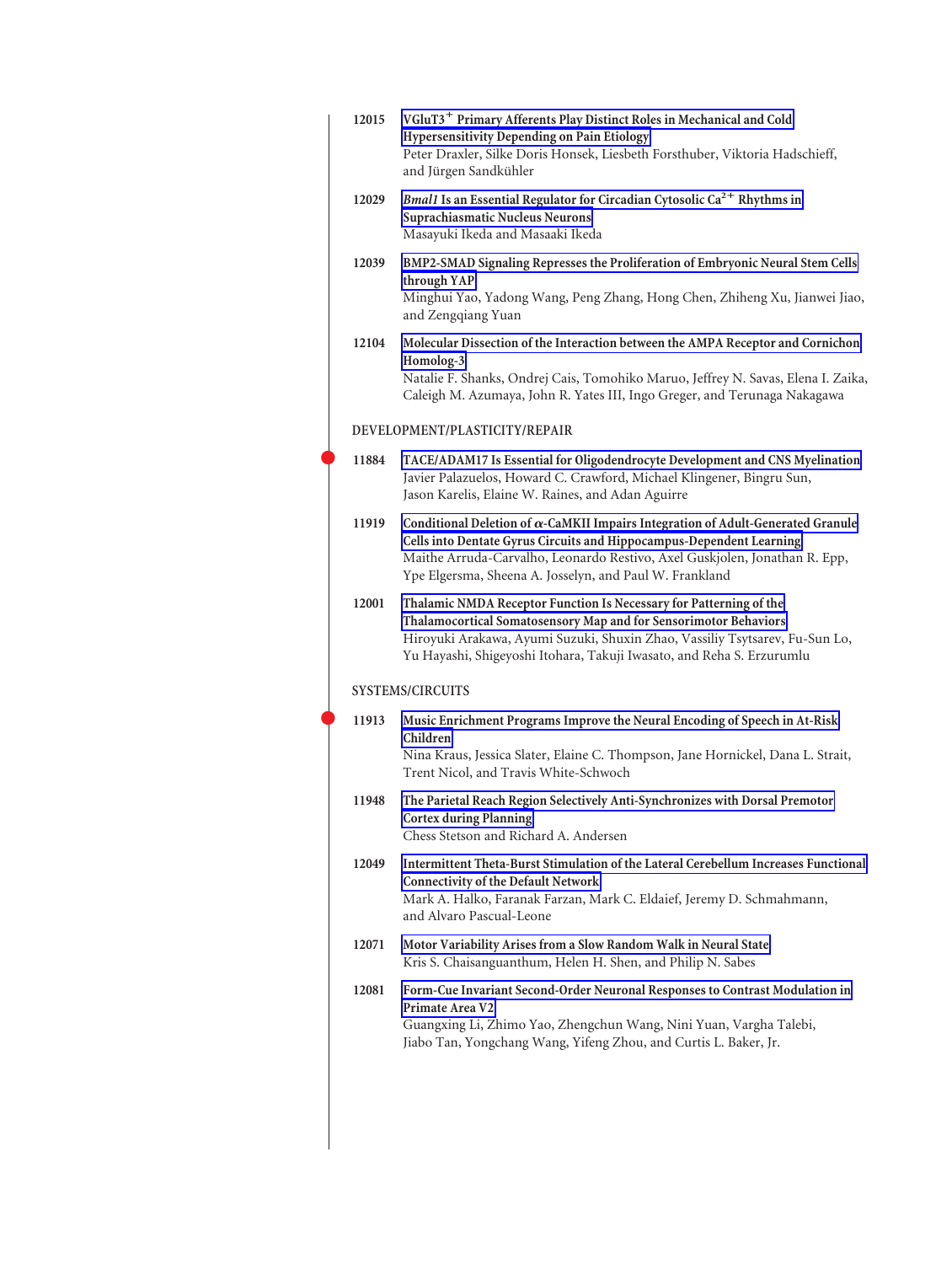| 12127 | Benefits of Pathway Splitting in Sensory Coding<br>Julijana Gjorgjieva, Haim Sompolinsky, and Markus Meister                                                                                                                                                                                                                 |  |  |
|-------|------------------------------------------------------------------------------------------------------------------------------------------------------------------------------------------------------------------------------------------------------------------------------------------------------------------------------|--|--|
| 12155 | The Neural Code for Face Orientation in the Human Fusiform Face Area<br>Fernando M. Ramírez, Radoslaw M. Cichy, Carsten Allefeld,<br>and John-Dylan Haynes                                                                                                                                                                   |  |  |
| 12192 | Linking Macroscale Graph Analytical Organization to Microscale Neuroarchitectonics<br>in the Macaque Connectome<br>Lianne H. Scholtens, Ruben Schmidt, Marcel A. de Reus,<br>and Martijn P. van den Heuvel                                                                                                                   |  |  |
| 12206 | Near-Optimal Decoding of Transient Stimuli from Coupled Neuronal<br>Subpopulations<br>James Trousdale, Samuel R. Carroll, Fabrizio Gabbiani, and Krešimir Josić                                                                                                                                                              |  |  |
|       | BEHAVIORAL/COGNITIVE                                                                                                                                                                                                                                                                                                         |  |  |
| 11972 | Dynamic Representation of the Temporal and Sequential Structure of Rhythmic<br>Movements in the Primate Medial Premotor Cortex<br>David A. Crowe, Wilbert Zarco, Ramon Bartolo, and Hugo Merchant                                                                                                                            |  |  |
| 12057 | Schema Representation in Patients with Ventromedial PFC Lesions<br>Vanessa E. Ghosh, Morris Moscovitch, Brenda Melo Colella, and Asaf Gilboa                                                                                                                                                                                 |  |  |
| 12121 | Interindividual Variation in Fornix Microstructure and Macrostructure Is Related to<br>Visual Discrimination Accuracy for Scenes But Not Faces<br>Mark Postans, Carl J. Hodgetts, Matthew E. Mundy, Derek K. Jones,<br>Andrew D. Lawrence, and Kim S. Graham                                                                 |  |  |
| 12145 | Optimal Combination of Neural Temporal Envelope and Fine Structure Cues to<br>Explain Speech Identification in Background Noise<br>Il Joon Moon, Jong Ho Won, Min-Hyun Park, D. Timothy Ives, Kaibao Nie,<br>Michael G. Heinz, Christian Lorenzi, and Jay T. Rubinstein                                                      |  |  |
|       | <b>NEUROBIOLOGY OF DISEASE</b>                                                                                                                                                                                                                                                                                               |  |  |
| 11984 | Spinal Cord Injury Enables Aromatic L-Amino Acid Decarboxylase Cells to Synthesize<br><b>Monoamines</b><br>Jacob Wienecke, Li-Qun Ren, Hans Hultborn, Meng Chen, Morten Møller,<br>Yifan Zhang, and Mengliang Zhang                                                                                                          |  |  |
| 12093 | TDP-43 Toxicity Proceeds via Calcium Dysregulation and Necrosis in Aging<br>Caenorhabditis elegans Motor Neurons<br>Dina Aggad, Julie Vérièpe, Arnaud Tauffenberger, and J. Alex Parker                                                                                                                                      |  |  |
| 12168 | 14-3-3 $\varepsilon$ and $\zeta$ Regulate Neurogenesis and Differentiation of Neuronal Progenitor<br>Cells in the Developing Brain<br>Kazuhito Toyo-oka, Tomoka Wachi, Robert F. Hunt, Scott C. Baraban,<br>Shinichiro Taya, Hayley Ramshaw, Kozo Kaibuchi, Quenten P. Schwarz,<br>Angel F. Lopez, and Anthony Wynshaw-Boris |  |  |
|       |                                                                                                                                                                                                                                                                                                                              |  |  |

 $\bullet$